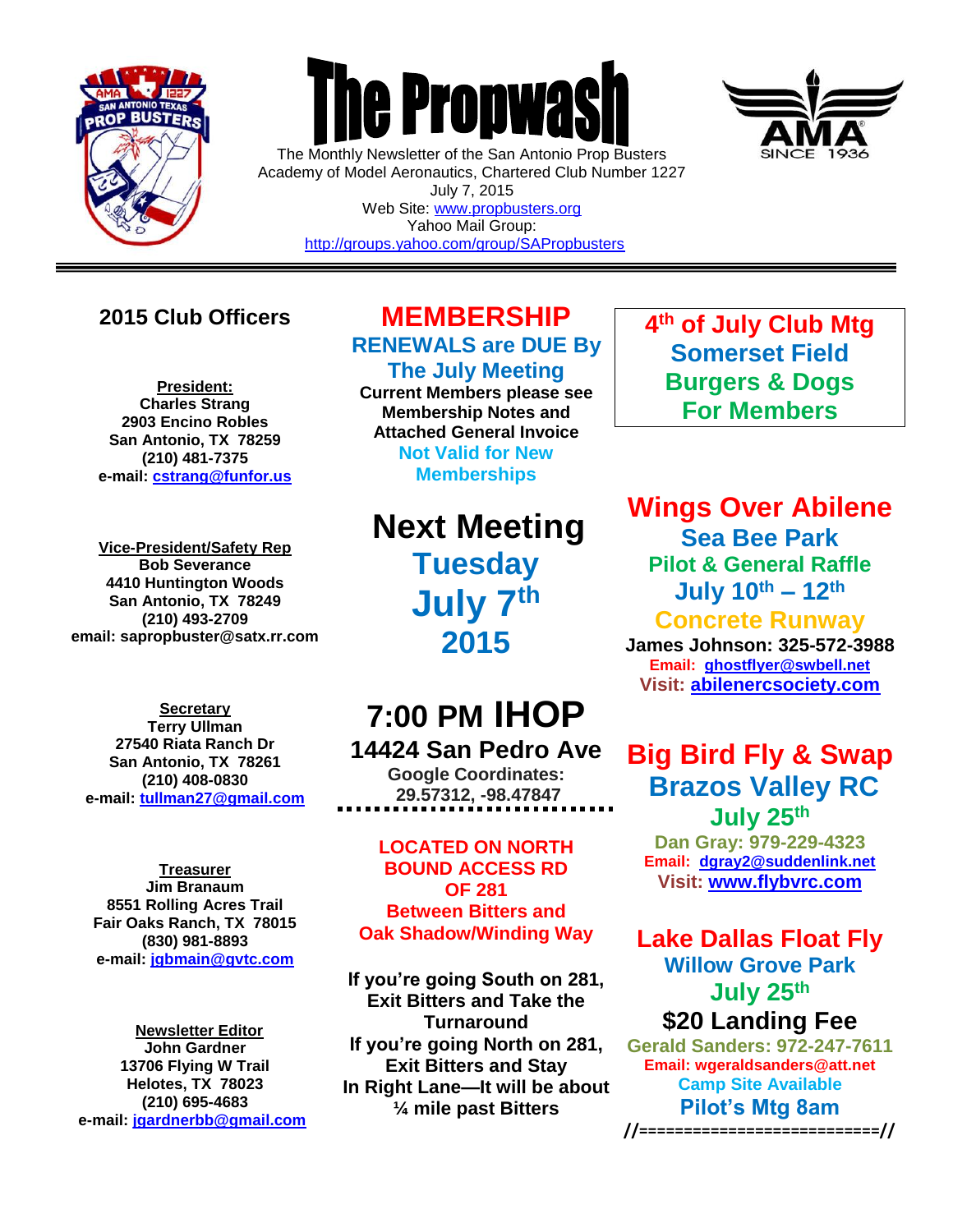#### **Date:** 6/2/2015, 7:07 PM

The meeting of the Prop Busters was called to order by Charles Strang, at IHOP, 14424 San Pedro Ave, just north of Bitters on 281.

**Visitors**: Scott Phillips and Ruben Castro

The May meeting minutes were approved without revision.

**President:** Charles welcomed everyone. For the nonexistent VP/Safety Officer, Charles reminded all to look out for snakes due to the recent rains.

Also, give your aircraft a once over inspection before you start to fly. As an example, a cracked plastic spinner broke off, striking the pilot in the face after starting the engine.

**Vice President/Safety Officer:** OPEN

**Secretary:** Terry no comment.

**Treasurer:** Jim reported the various expenses, income, and account balances for May. If you need details contact Jim.

#### **Early Bird Raffle: Sidney Hipp –** Fuel

**Membership:** Rick Storm reminded all that it was renewal time. So get those dues in before the August meeting when the delinquents are dropped.

He reported that **Ruben Castro** was interested in joining. Ruben introduced himself as being from Panama Zone, retired Air Force radio operator, and retired civil servant aircraft mechanic. As for RC flight experience, it's all been on simulator. Ruben plans to buy a plane soon.

Rick agreed to put Ruben on buddy box for real world training using the club's LT 40 Trainer because an RC plane in the air is not the same as in a simulation! Membership approval was unanimous, pending arrival of the "check in the mail".

**Newsletter:** Standing order for the newsletter is that free ads and articles of interest for the newsletter need to be submitted by members to **John Gardner** by the 17th.

#### **Web Editor**

**Robert Jarzombek** has been updating the club website. The website includes the **Flying Regs, Procedures, FOR SALE items, Newsletters, and Events. Check it out!** 

#### **Old Business:**

**VP/Safety Officer:** There being no other nominees beside **Bob Severance**, he was unanimously voted to the position. **Thanks Bob!**

**Entry Road:** When the road dries out, the plan is to fill in low spots with base material. **Ray Murry** volunteered to get pricing for delivering **12 cu. yd. of #2 base**, to be piled near the road/flying field and using our tractor to fill in low spots in the road as they occur. The **gate opening dimension** will also be confirmed (8ft or 10 ft?) for delivery.

**Air Field Roller:** It hasn't been picked up.

**Equipment Access: It is important to keep the tractor shed locked.** At this time, mowing and the like will be carried out by selected members to better control use and maintenance of the equipment.

**Night Flying:** It was understood that night flying was temporarily suspended for a time, **but it is once again okay to pursue night flying at the Somerset Field.** 

#### **New Business:**

#### **BAM's use of Prop Busters Fields:**

BAM's members sought the use of our flying fields because theirs is inaccessible due to heavy rains damaging the park road access. After little discussion, BAM's members were approved to use our fields, as long as they are **accompanied** by or are also a Prop Buster.

**Field Maintenance: 1.** The spectator fence line needs a good "Weed Whacking". **2.** Shelves (2x8x12) need to be added to the tractor shed.

**Emergency Info Sign:** Both fields need a sign with key emergency information **beyond relying on 911.**  The sign is to include: field address, GPS coordinates, nearest emergency room/hospital (with directions/map), fire department, and police, to be posted in plain view. **(Charles will contact the Sustala's for Somerset info, and Bob Severance can likely get info for San Geronimo Airport.)**

**Report for MayDay fly-in:** The weather was not as bad as predicted and there were eight paid pilots.The event came out positive financially and the jambalaya was well received. A portion of the initial budget was retuned in the form of drinks and paper products needed for future events. Thanks to **Ray Murry,** the chef, and his assistants, **Charles and his wife** for preparing the food. Also thanks to **Robert Jarzombek** and **Don**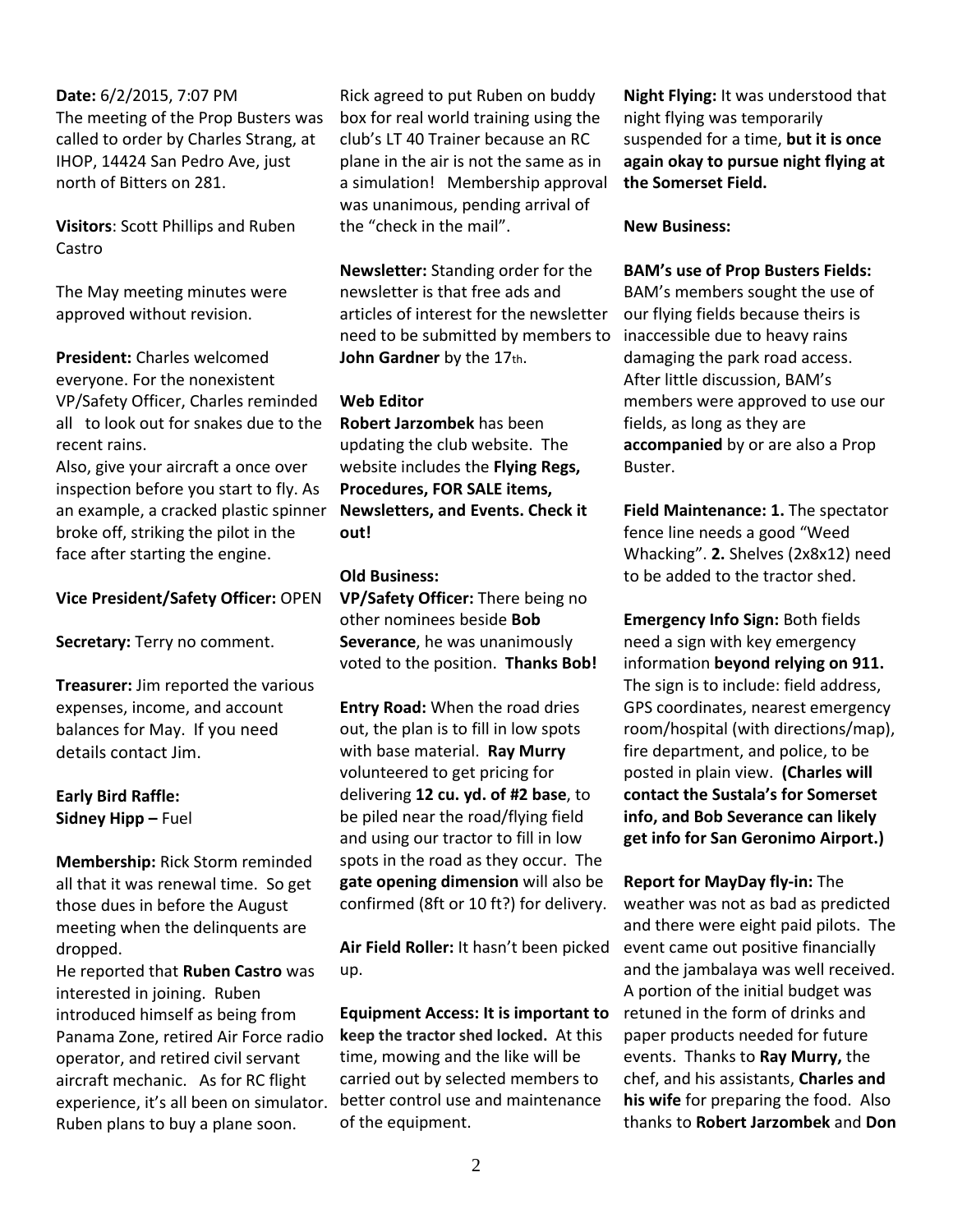**Gray** for their assistance in managing the registration and general assistance with whatever was needed. **Thanks to Bob Severance for his work as the CD**.

#### **MODEL OF THE MONTH**: **George**

**Wilson** showed his new **Park Zone Sport Cub** with a 52 inch wing span. The plane comes as a BNF. George commented that buying the plane, the motor, servos, ESC, receiver and battery would have cost much more than the **\$ 219** he paid for the whole package. It flies well, using a 3C-1300 mAh LiPo. The model was finished with a scale color scheme. He mentioned that this plane represented a big improvement over his first electric PT Trainer from many years ago rigged with a RC car motor and battery.

**CRASH DUMMY:** Nobody admitted to crashing. But **Bob Severance** took the crash dummy for having overlooked a cracked spinner that ended up in his face, just missing his eye before drawing a blood sample.

#### **The Raffle:**

**Dave Gell-** CA, fuel dot, heat shrink tubing **Mark Blackmer-**CA **Charles Strang**-hinge marker **Rick Storm**-Fuel, hatch latch **Ray Murry**-Servo, CA kicker **Sidney Hipp**-Gold rods **George Wilson**-Foam **Jerry Giles**-Wheels

Adjourned 8:13 PM Submitted by Secretary: Terry Ullman

**Gate at Highway:** It seems that one horse is smart enough to escape by

going over the "cattle guard" at the main gate. Although it is expected that this horse will be transferred soon, the **MAIN GATE MUST BE CLOSED AFTER EVERY USE.**

**Special Note: When Locking the Gate at the Cattle Guard, Run the lock through Only the End Most links of the chain.** 

**The new fence charger is in place and the fence is HOT, do not get shocked. If you need to get to the fly over area--do not climb over the fence as that puts strain on the wire. USE THE HOT GATE IN THE MIDDLE OF THE FENCE. Grasp only the plastic handle on the Top wire, unhook that line and hang it on the hook of the corresponding T post to the right. Do the same for the Middle and Bottom wires. Reverse to close the HOT GATE. Be careful not to get shocked! If in doubt, get HELP!**



**Membership Notes** By Richard Storm (210) 680-5653 // E-Mail: rstorm@satx.rr.com

*Need a membership list? e-mail me and I'll send you a fresh one.*

NEED AN INSTRUCTOR? Call Me,

#### MEMBERSHIP RENEWAL IS DUE IN JULY!

As of this writing 16 members have submitted early renewals. To save on the crush at the meeting I would prefer dues be mailed in according to the instructions on the attached renewal sheet. I will certainly accept dues during the July meeting, but mailing to me saves on hassle at the meeting.

Remember, membership will lapse if not paid by the end of the July Meeting. Late payments will be accepted until after Break at the August meeting. After that, the club bylaws call for payment of initiation fee to rejoin as a new member.

Please see the renewal sheet included with member copies of this newsletter for full information.

The following SAPB members have birthdays in June.

#### Day of Birth Member Name

| 2  | Douglas M. Knox      |
|----|----------------------|
| 16 | Toribio H. Carreon   |
| 25 | Raymond E. Murry Jr  |
| 30 | George R. Wilson III |

See you Flying!!!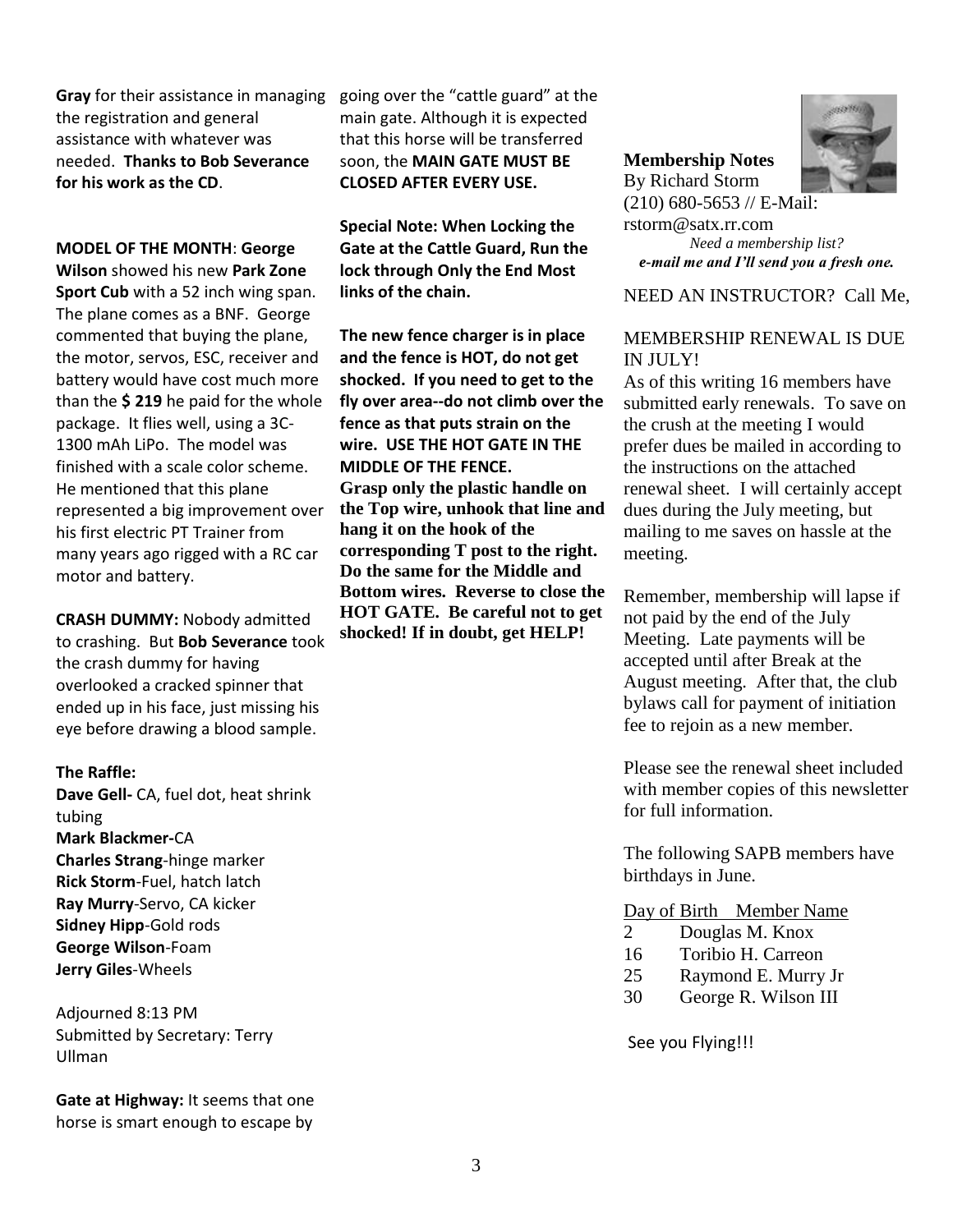# 4 th of July 2015

The SAPB club members will celebrate the  $4<sup>th</sup>$  by flying and having fun along with Hamburgers, Hot Dogs, and Soda provided by the Club. This will be happening at our Somerset field. No official starting time- come when you can. We will probably be cooking between 12 and 2 pm depending on who is cooking. Bob said something about watermelon?? Anyone can bring something to snack on (chips, dips, cookies, pies). Let's make it a day to remember by having food and fun with our fellow members and Family. Hope to see you all there.

**Call Us for All Your Copier, Printer & FAX Needs Prop Buster Members Receive a 5% Discount on All Supplies**

**AMERICOPY, Inc.** 6075 De Zavala Rd #J

San Antonio, TX 78724

**(210) 381-3568 Fax: (210) 829-5554** Digital Copier/Printers Print/FAX/Copy/Scan High Speed Laser Printers Laser Printer Toner Cartridges Fax Toner & Supplies Maintenance Contracts Nation Wide Delivery

> **Royal Copystar** Steve Curtis – Owner

**Al's Hobbies 7121 Highway 90 West Suite 150 San Antonio, TX 78227 Voice: (210) 645-1050 Fax: (210) 645-6450 alshobbies@usa.com**

**Special Thanks To HobbyTown USA For Supporting the Raffle**

**HobbyTown USA 2501 NW Loop 410 San Antonio, TX 78230 (210) 348-8697 Fax: (210) 829-8707 [www.hobbytownsatx.com](http://www.hobbytownsatx.com/) E-mail[: sanhobbie@aol.com](mailto:sanhobbie@aol.com)**

**Radio Control Headquarters 14910 Nacogdoches #110 San Antonio, TX 78247 (210) 651-0435 Fax: (210) 650-3568 [info@rchqonline.com](mailto:info@rchqonline.com)**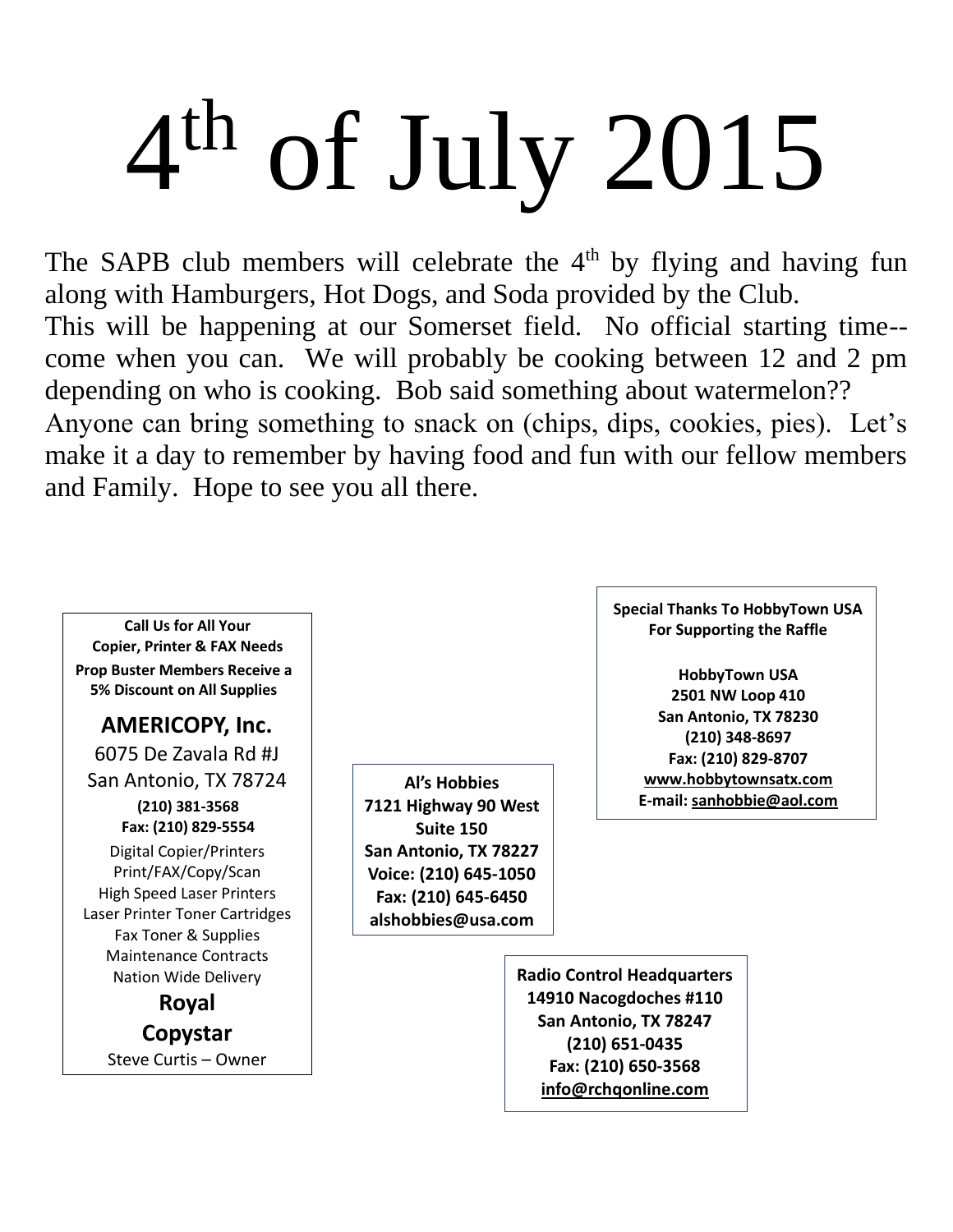Rob Grauel had his wife D'anka enter to win a Giant Scale P-40 and, as luck would have it, they won. It's going to take him a while to build it, but the specs are 86 inch Wing Span, 24 lbs, Top Flite P-40 Warhawk Gold Edition. (Some guys have all the luck.)